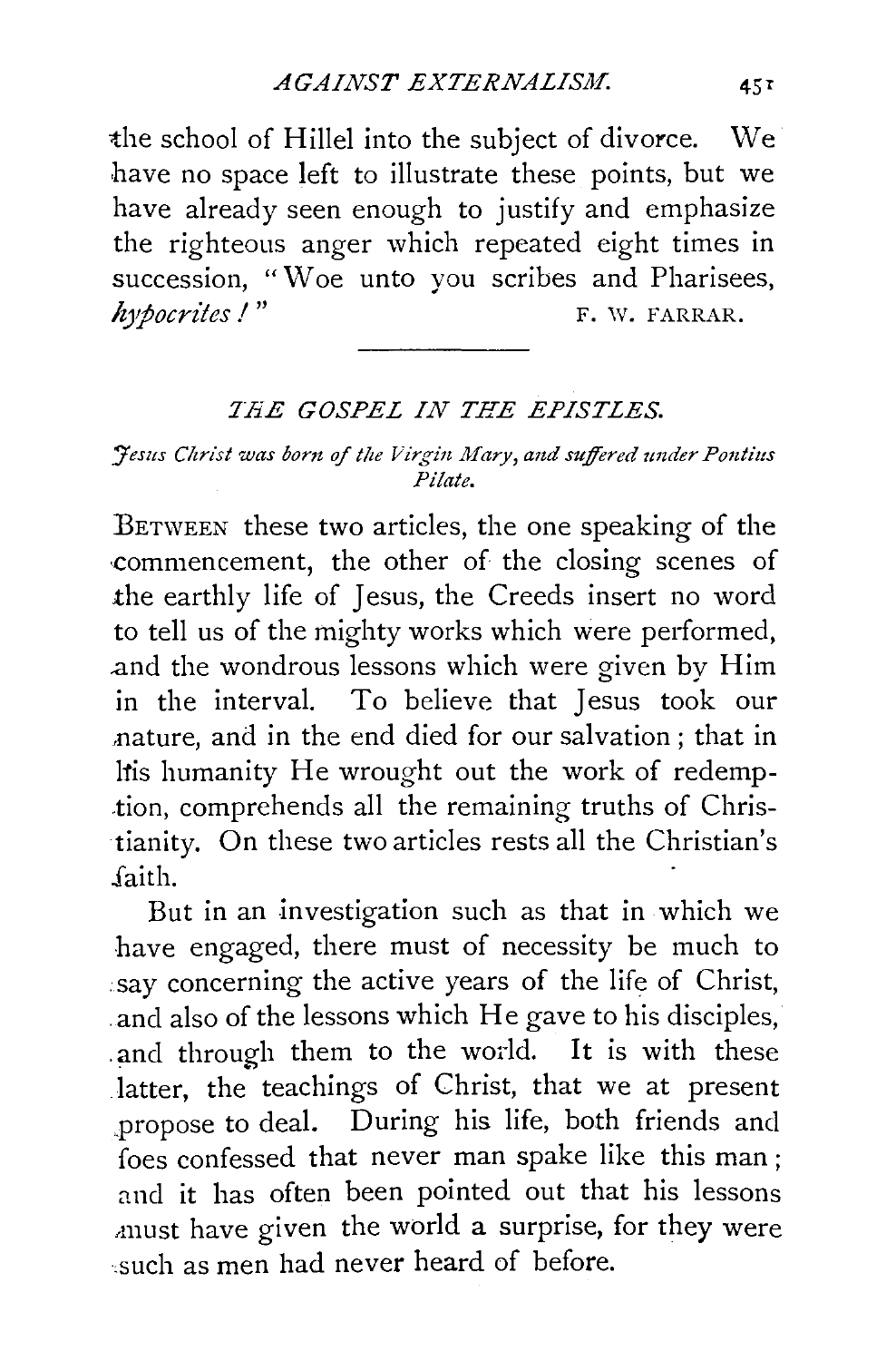There has lately been put forward, $I$  with all the attractiveness which polished diction combined with great learning can impart, a picture of the life and character of Socrates, as though it were not very unworthy to be placed as a companion to that which the Gospels paint for us of the life of *]* esus. While admitting, as fully as Dean Stanley could desire, that in studying the life and character of Socrates "we are conscious of having climbed the highest point of the ascent of Gentile virtue and wisdom," and while by no means wishing to look upon the whole world as God-forsaken, except the little nation of the Jews, we should not only say with him that "the differences " between the life of Christ and that of Socrates "are immense," but must feel that they are so immense as to forbid any comparison. Even the affectionate handling which in this lecture has been bestowed upon the Athenian sage, has not been able to pass by the jesting way in which he not unfrequently spake of that inward monitor by which he professed to be guided ; a practice so common with him, that the spirit has communicated itself both to Xenophon and Plato, his most attached pupils. Nor has Dean Stanley failed to notice how by his manner Socrates excited every sentiment of astonishment and ridicule; how his violent outbursts of temper were not unfrequent; how at the homely jokes which he poured forth, the listeners shouted with laughter; how he entered heartily into the jovial revelry of the religious festivities of his disciples, and was the mark of a thousand jests; that his teaching was conducted. throughout with a pretence of ignorance, and that.

<sup>1</sup> Stanley's "Jewish Church," vol. iii. lect. 46.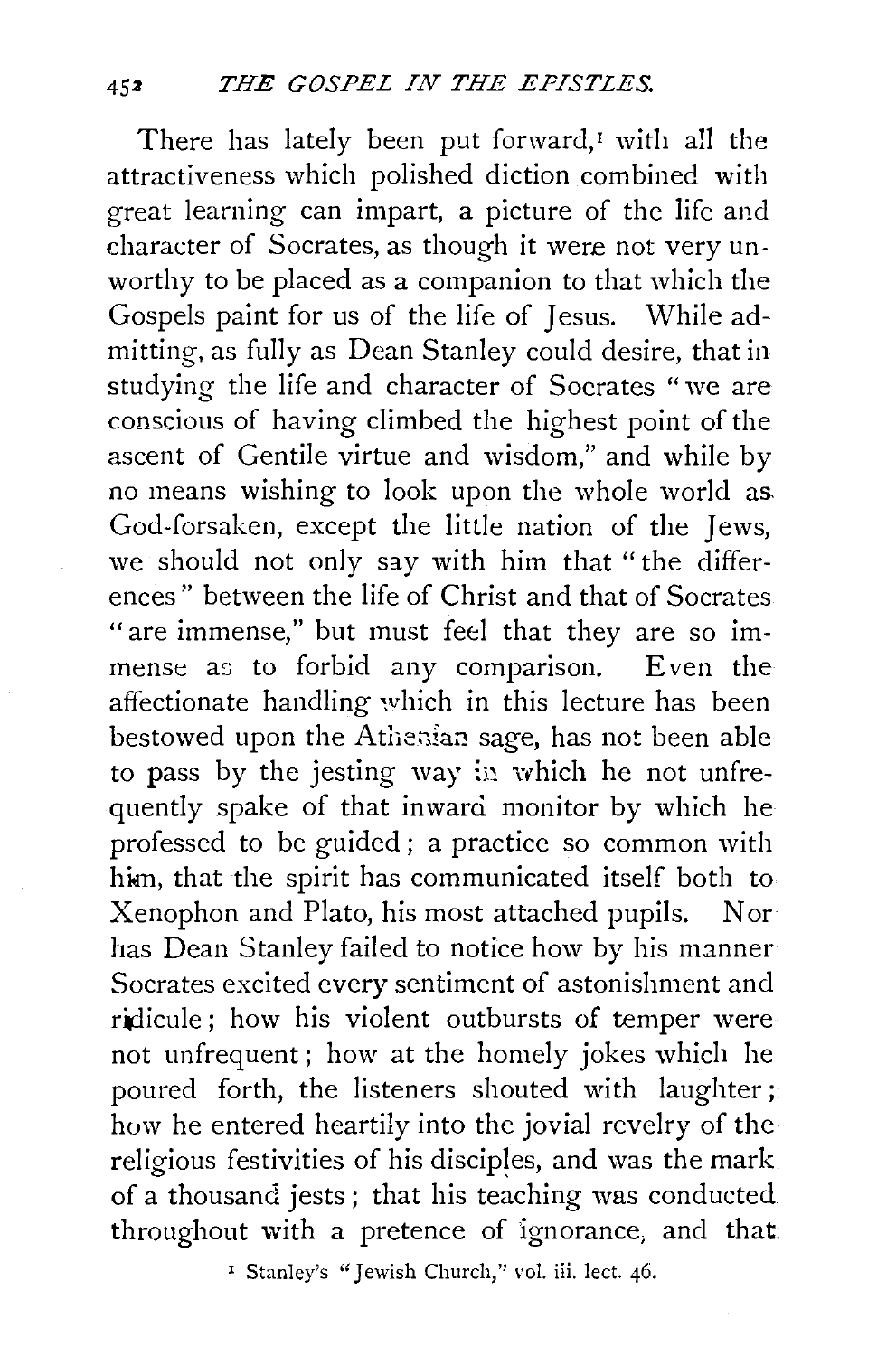the character of his whole labours was indirect and negative; and that the philosopher's claim for a reward from the State for his services, is that "which invests the character of Socrates with a heroic dignity which would else perhaps have been wanting to his career from its simplicity and homely usefulness." It must also be felt that the Work of Socrates was in the main intellectual, and that he sought out men of celebrity with whom to dispute, that he might demonstrate their ignorance; while the work of Christ was spiritual, addressed unto all men, to prove their sinfulness, and to supply a motive which should lead them to repent. Nor can it fail, we believe, to jar on the feelings of many, to have the discourses which are recorded in the Phædo and Crito, put, as is here done, into comparison with the teaching of the last days of Christ's earthly life, followed as such teachings were by that dread scene on Calvary, in which the Sufferer "threatened not, but committed himself to him that judgeth righteously;" while the sequel of the sage's discourses was the" scowl of stern defiance at the executioner," and "religious persuasions" only emphasized by the reminder which is given to Crito that the cock which had been vowed to  $\overline{E}$  sculapius must be duly paid.

Before Christ taught, the world had never listened to such precepts as are contained in the Sermon on the Mount. Those "men of old time," so often named therein, to whose laws the teaching of Jesus gives a wider and deeper meaning, had received the commandments through Moses from Mount Sinai, and to laws as perfect as theirs no heathen nation had ever attained. These laws it was one part of the mission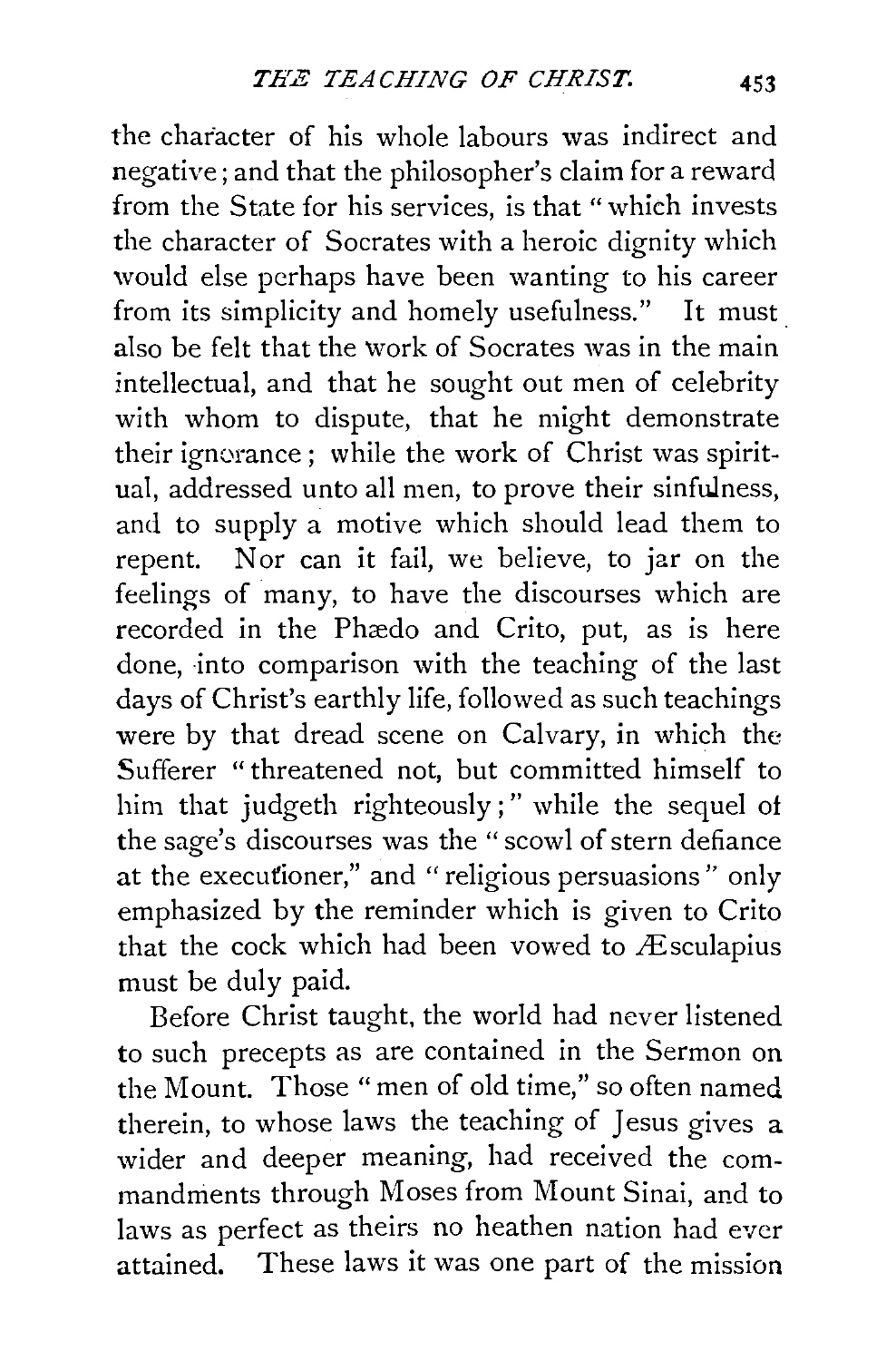of Christ "to fulfil." They had at first come forth from God; but as yet men had felt but a small portion of their meaning, and so had acted on the letter, without comprehending the grandeur and divinity of the spirit which they contained. Christ's exposition acted like a new creation. He breathed his spirit into the ancient words, and at once they became instinct with fresh life, and were proved to reach not to outward actions only, but to the inmost recesses of the heart. This effect is what Jesus means by his saying, "I came not to destroy the law, but to fulfil."

The novelty of the Lord's lessons will especially be seen if we pass in review what we may call Christ's calendar of saints (Matt. v.  $3-11$ ). The characters which are here canonized are such as had never been of much esteem among the Jews, and were held in contempt among the heathen nations. "The men of old time" among the Israelites had taught, "An eye for an eye, and a tooth for a tooth;" but Christ lauds the characters which exhibit the contrary spirit-the humble, the mourners, the meek, the merciful, the pure, **the** peacemakers. With what astonishment must the multitudes have listened while the new Teacher dwelt on the blessedness of virtues like these. How unlike all they had heard before were such precepts as, "Resist not evil; but whosoever shall smite thee on the right cheek, turn to him the other also ; " and again, " Love your enemies, bless them that curse you, do good to them that hate you."

In what a different aspect, also, is the question of divorce presented by the simple rule of Christ-" Whosoever shall put away his wife, saving for the cause of fornication, causeth her to commit adultery;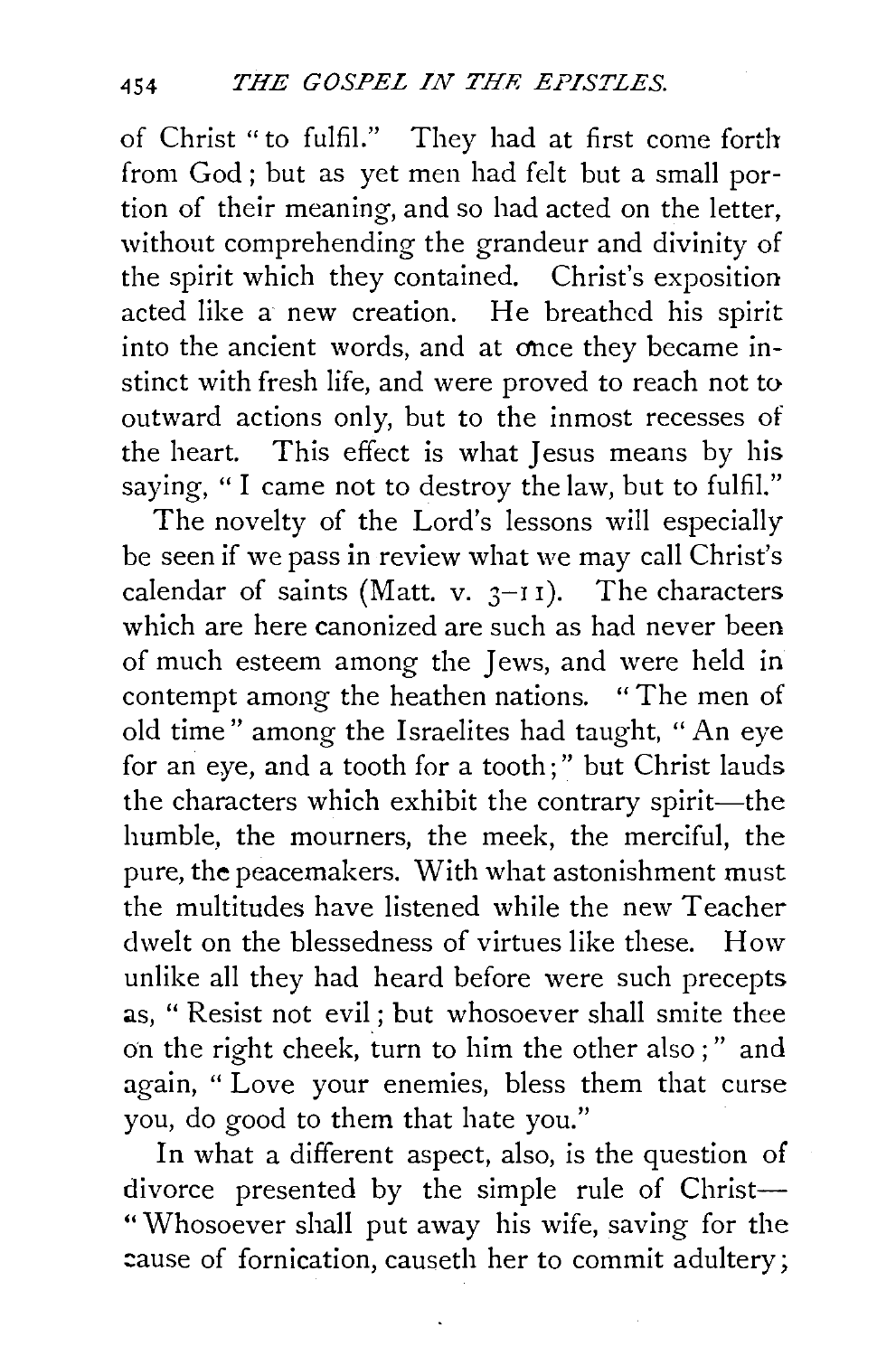and whosoever shall marry her that is divorced committeth adultery "-from that which it assumed in the subtle disputations of rival Jewish doctors. It was in our Lord's time one of the most hotly debated questions of the day ; and the ingenuity which had first interpreted a *permission* of Moses into a *command* (Matt. xix. 7, 8), had by this time found expedients whereby a severance of the marriage tie might be effected for every cause or for none. With a word Christ scatters these figments of the schools to the winds, and restores to view the spiritual idea of marriage which so largely pervades both Old and New Testament Scripture, but which the perverse interpretations of the time had well-nigh obliterated.

How novel, too, was the doctrine that sin is committed in the heart, even though it never pass into outward action ; that the guilt lies in the thoughts, and that they are to be purified, because that only which cometh out of a man's heart defileth the man. So too was, "Judge not, that ye be not judged ; " and the lesson that to love all men is the way whereby we may approach that perfection after which the disciples of Christ are to strive, because it is the characteristic of God Himself.

Precepts like these, hitherto unheard of and far in advance of either heathen or Jewish aspirations, are reiterated in each Gospel, and under many forms, and constitute a strong mark of the veracity of what the Evangelists have recorded, because in each Gospel the character of Christ's teaching is represented exactly in the same light, and that, one which was unspeakably in advance of the thoughts of the age in which Christ lived. But our present object is to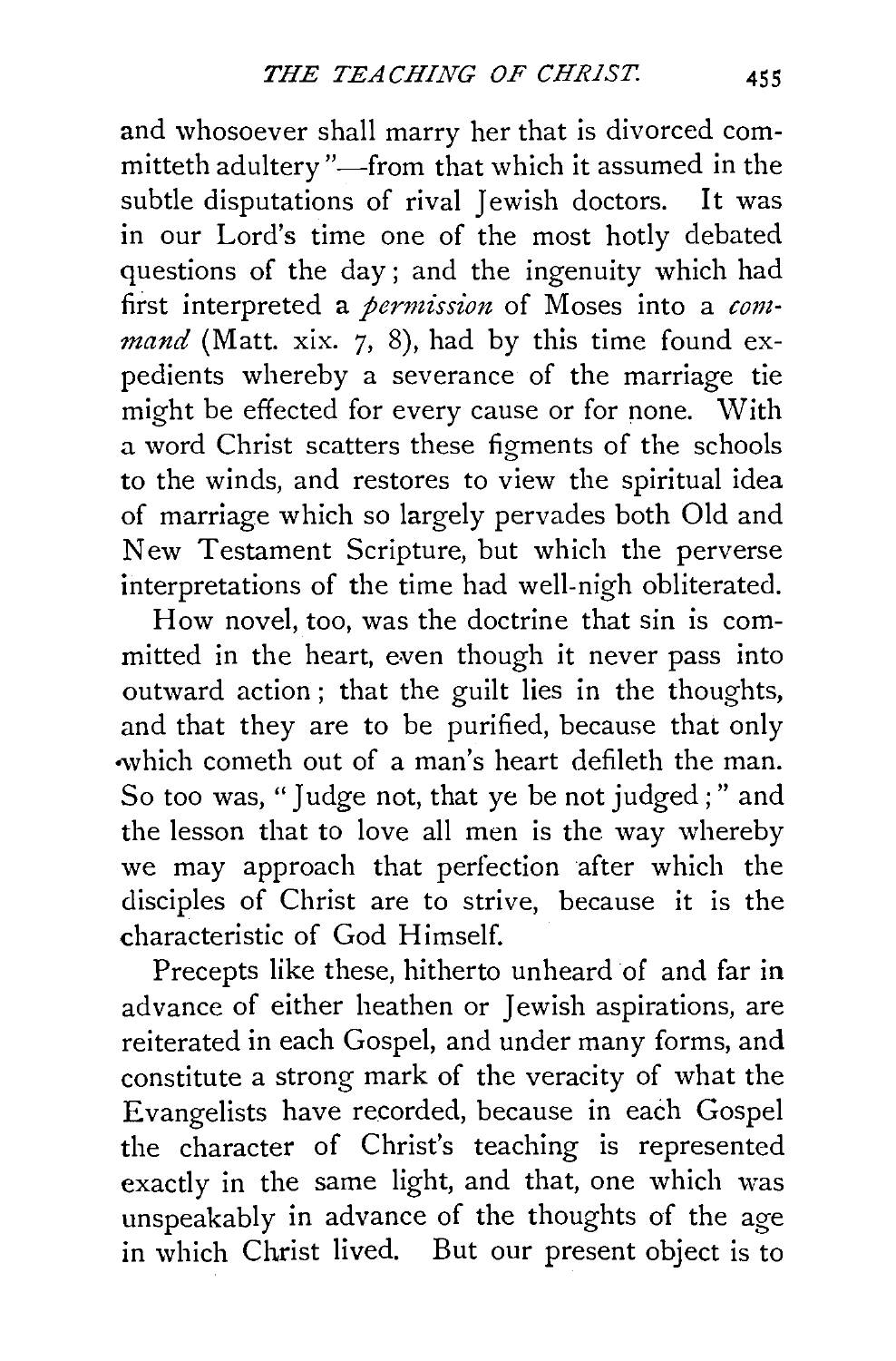shew that this same advanced teaching is to be found in what we have called the Gospel according to St. Paul, long before St. Matthew's Gospel saw the light, and must therefore have circulated on the lips of the Christian missionaries in their travels through the world, and have become the basis of Christian teachmg on which the Apostle is able to rest his exhortations to the Churches.

The new lessons of Jesus must have been preached with the authority of his name to the Roman Church, and have had a long time in which to become rooted in the minds of the brethren, before St. Paul could write to them, as he does (Rom. xii.  $12-18$ ), in language which breathes the very spirit of Christ's sermon. " Be kindly affectioned one to another with brotherly love; in honour preferring one another; be patient in tribulation; bless them which persecute you : bless, and curse not. Rejoice with them that do rejoice, and weep with them that weep. Recompense to no man evil for evil. As much as lieth in you, live peaceably with all men. Be not overcome of evil, but overcome evil with good." The substance of the Sermon on the Mount had been many a time heard in the city of the Cæsars, before St. Paul, a stranger to the Church, could write words like these, and feel that they would be appreciated. He felt sure, as he wrote, that they who had preached in Rome had carried but one message with them, and that, the teaching, heretofore unheard, in which Jesus proclaimed the blessedness of these characters for which the world had so little esteem.

In kindred tone does the Apostle speak to the Corinthians of his own endeavours and those of his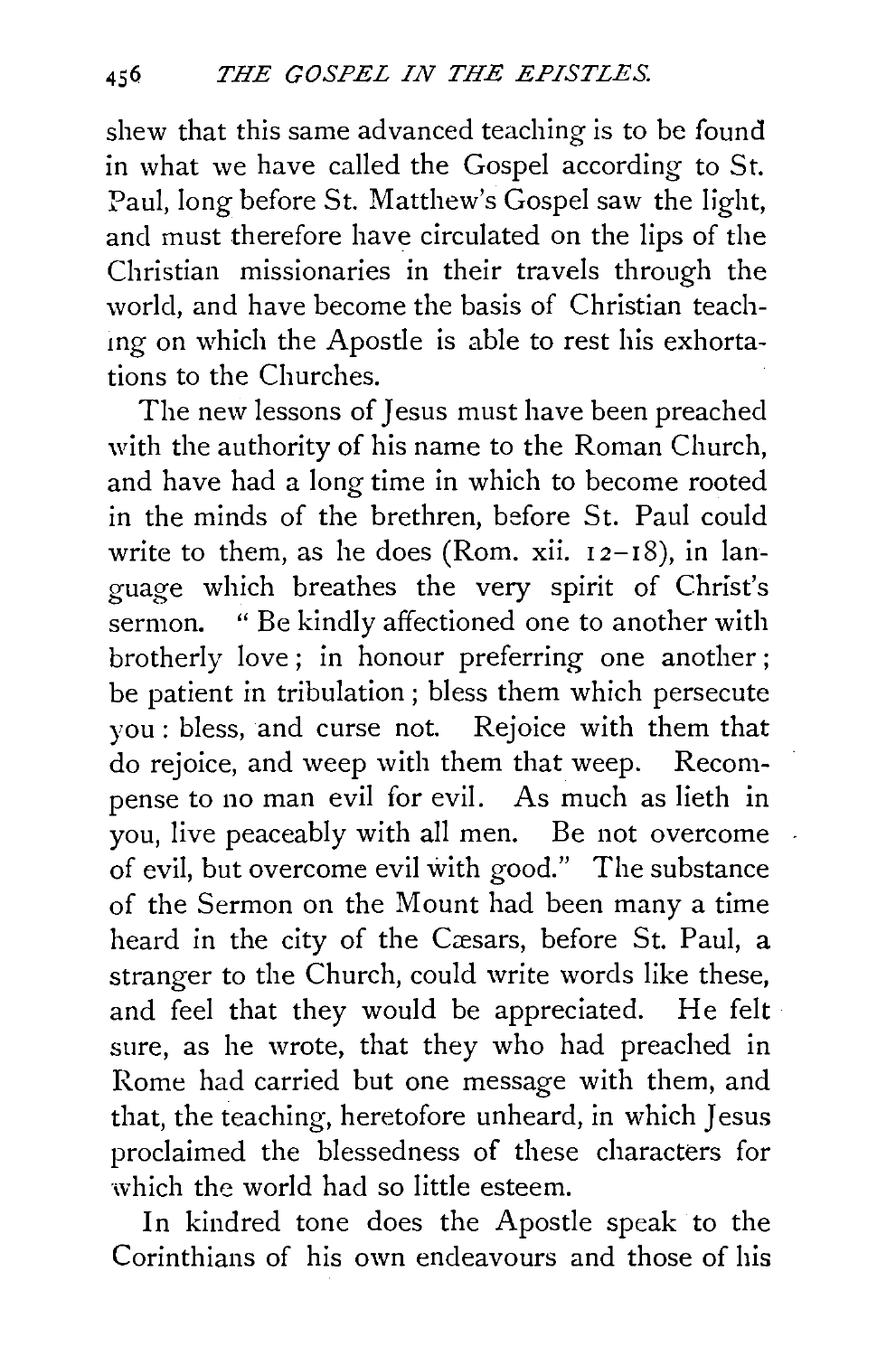companions to follow the Master. "We are fools," he says (r Cor. iv. 10, *et seq.),* "for Christ's sake. Being reviled, we bless; being persecuted, we suffer it; being defamed, we entreat." Could this foolishness for Christ's sake have been understood except by men whom oral teaching had supplied with full knowledge of those lessons of Christ which even to this day the world calls foolishness ? Does not in like manner the description of Christian charity, which the Apostle has given in the same letter  $($ I Cor. xiii.  $4-7$ ), accord in almost every particular with the beatitudes of the Lord's sermon. This, which the Apostle names the greatest of the trinity of Christian graces, is found to constitute the character of the poor in spirit, the meek, the merciful, the pure in heart, the peacemakers, and those who suffer for righteousness' sake. And of the same kind are the fruits of the spirit which he enumerates to the Galatians (v. 22, 23). There too, peace, longsuffering, gentleness, meekness, are the virtues against which there is no law, and which constitute chief elements of the character of those whom in the next verse St. Paul calls "they that are Christ's." We can have no doubt that those who received this epistle knew very well on what teaching such precepts were grounded ; that the possessors of these virtues were said to belong to Christ because the whole scope of Christ's ministry had been to exalt these qualities which the world cared nothing for. And if this were so, the Galatians had heard of this feature of the gospel message long before it was put into the permanent form which it received from the Evangelists. They had heard the gospel as it is there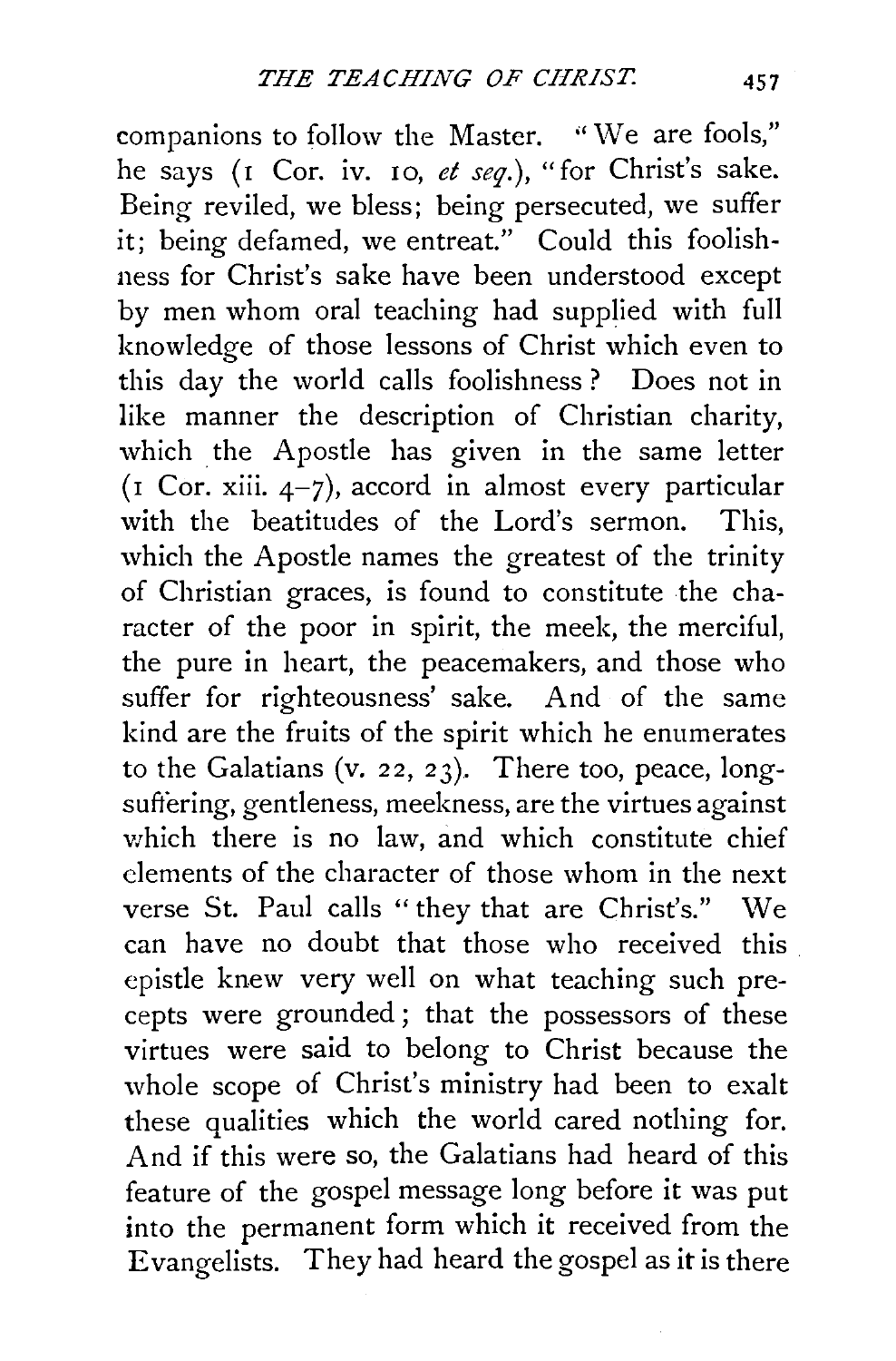written, but had heard it only from the lessons of Christian brethren; yet its spirit had been fully communicated to them even in this matter where the Christian precepts ran so much counter to the notions of the world. Years before any Evangelist had written, "the law of Christ," which Christians were to fulfil, had been carried by the words of St. Paul and his fellow-labourers into Asia and some parts of Europe. " Bear ye one another's burdens," he says to the Galatians (Chap. vi. 2), "and so fulfil the law of Christ." We know that the Apostle himself, though not one of those who listened to the gracious words of Jesus, had become thoroughly acquainted with Christ's teaching; yea, in one of his speeches (Acts xx. 35), we learn from him a saying of the Lord-" It is more blessed to give than to receive "-which has not been mentioned by any Evangelist. We are not anxious here to lay stress on the miraculous enlightenment which the Apostle received. The teachings of Ananias at Damascus were followed, we cannot doubt, by those of other Christian disciples; and he who had been above others zealous in the Jews' religion, was not likely to be less earnest in seeking after knowledge concerning the Lord whom he had lately accepted, and in whose service he was now for evermore engaged. And we find that on the precepts of this Sermon on the Mount he is in entire accord with the Gospel teachings of Jesus, and that he represents the nature of the Lord's mission exactly as we afterwards learn it was described in Christ's own words. Faith in Christ is not to destroy the law. For he asks (Rom. iii. 31), "Do we then make void the law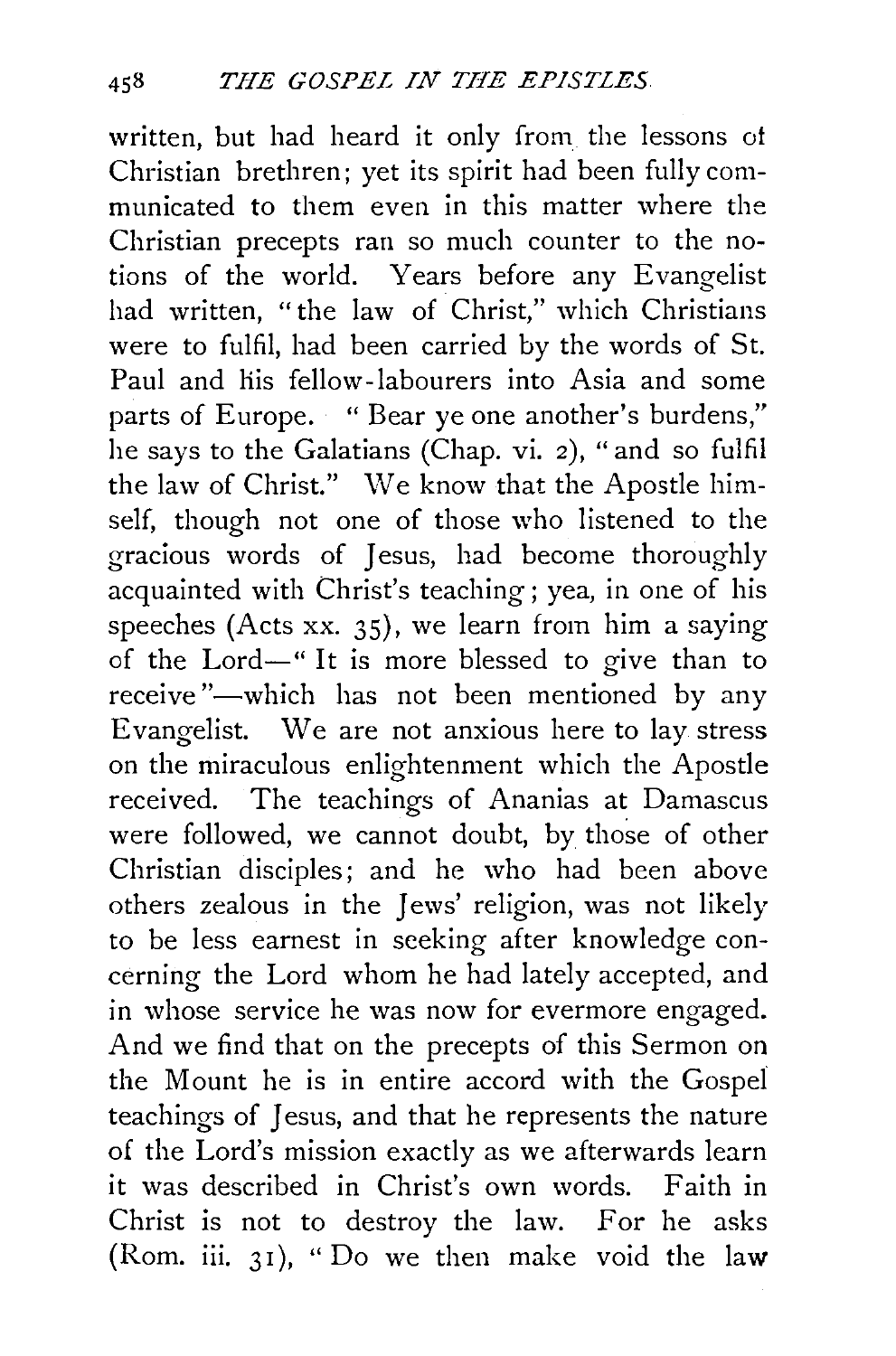through faith ? God forbid ; yea, we establish the law." And again in the same Epistle (Chap. x. 4), "Christ is the end of the law for righteousness to every one that believeth."

Let us look next at the way in which the Apostle sets forth that new doctrine of endurance of injuries rather than retaliation. We seem to hear the very words of the Saviour when St. Paul says (I Cor. vi. 7), "Now therefore there is utterly a fault among you, because ye go to law one with another. Why do ye not rather take wrong? Why do ye not rather suffer yourselves to be defrauded?" St. Matthew's Gospel was not existing when these words were written, but the Corinthian Christians had long before learnt that the words of the Master had been, " If any man will sue thee at the law, and take away thy coat, let him have thy cloak also." On this teaching it is that St. Paul bases his reproof, the fault being that such practice was a contradiction of the lessons of the Lord, whose servants Christians had promised to be.

Passing next to the subject of divorce, we find the Apostle adopting here the same language as is by St. Matthew recorded in our Lord's sermon. The words occur incidentally in illustration of another argument, but they are so much the better for our purpose on that account, because they prove that this teaching of Christ had become so well known, even before the Epistle to the Romans was written, that it needed no exposition, but could be employed as an example which all would comprehend. St. Paul's words are (Rom. vii. 2, 3), "A woman which hath an husband is bound by the law to her husband so long as he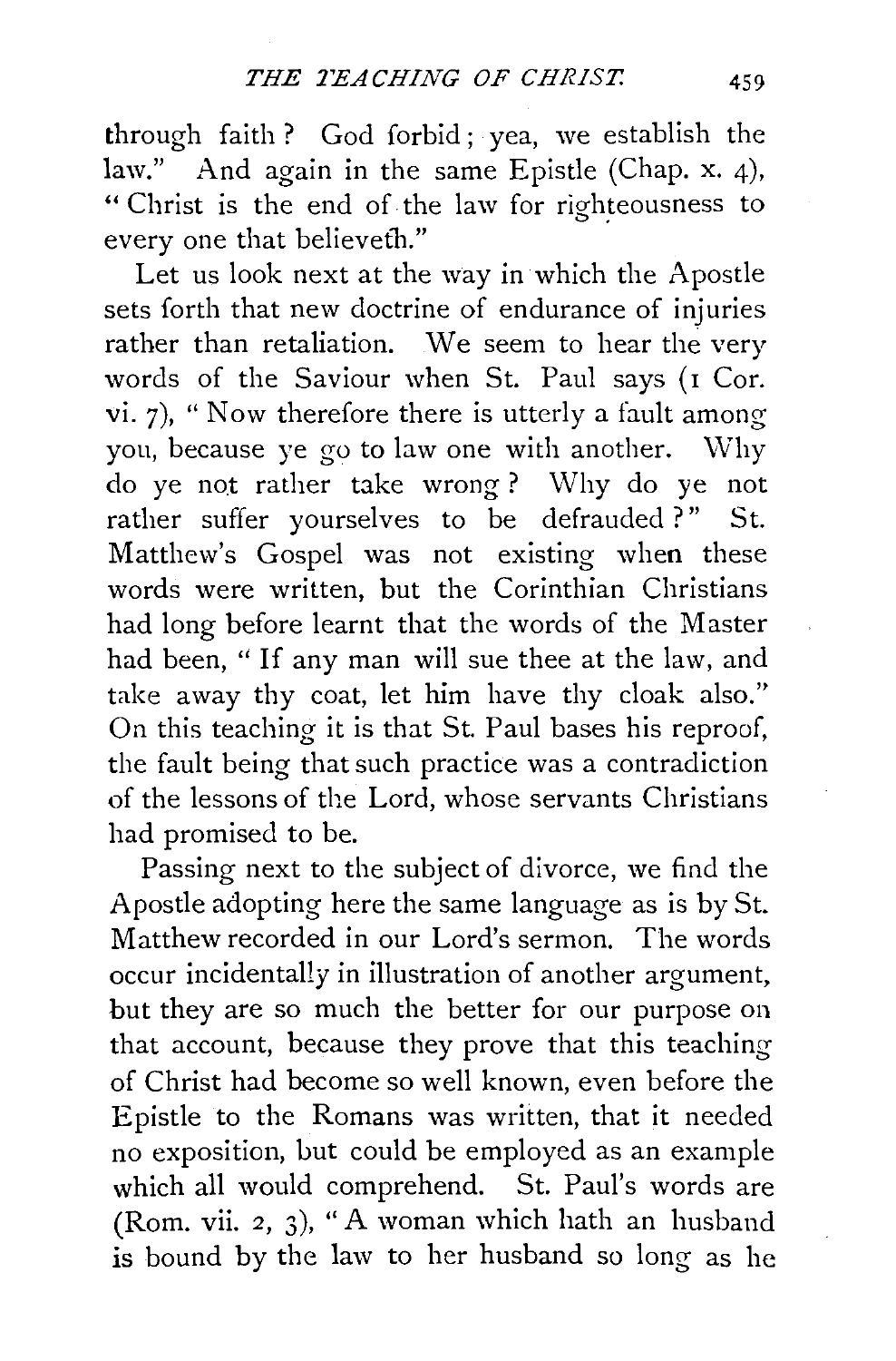liveth. . . . If, while her husband liveth, she be married to another man, she shall be called an adulteress." But in his Epistle to the Corinthians (r Cor. vii. 10) we find him setting forth this same precept directly, and as the teaching of Jesus. " Unto the married I command, yet not I, but the Lord, Let not the wife depart from her husband : but and if she depart, let her remain unmarried or be reconciled to her husband: and let not the husband put away his wife." The very fact of an appeal being made here to the teaching of the Lord is evidence enough that the Apostle was writing to a congregation to whom these teachings were not unfamiliar; and when we find the precept quoted so exactly parallel to the words which the Evangelist records, we can hardly help concluding that the substance of this very sermon had been published in Corinth, either by St. Paul or some earlier missionary. And there is no lack of other instances where the language of the Apostle suggests the same conclusion. Compare his words  $(2 \text{ Cor. } x. 5)$  on the control of the thoughts, where he teaches that " every thought is to be brought into captivity to the obedience of Christ;" and on the wrongfulness of passing judgment one on another (Rom. ii. I), "Thou art inexcusable, 0 man, whosoever thou art that judgest, for wherein thou judgest another thou condemnest thyself." Nor can we fail to trace the Saviour's precept of universal love in the apostolic injunction (Rom. xiii. 8), "Owe no man anything, but to love one another. . . . Love worketh no ill to his neighbour, therefore love is the fulfilling of the law." Every one of these passages finds its counterpart in Christ's great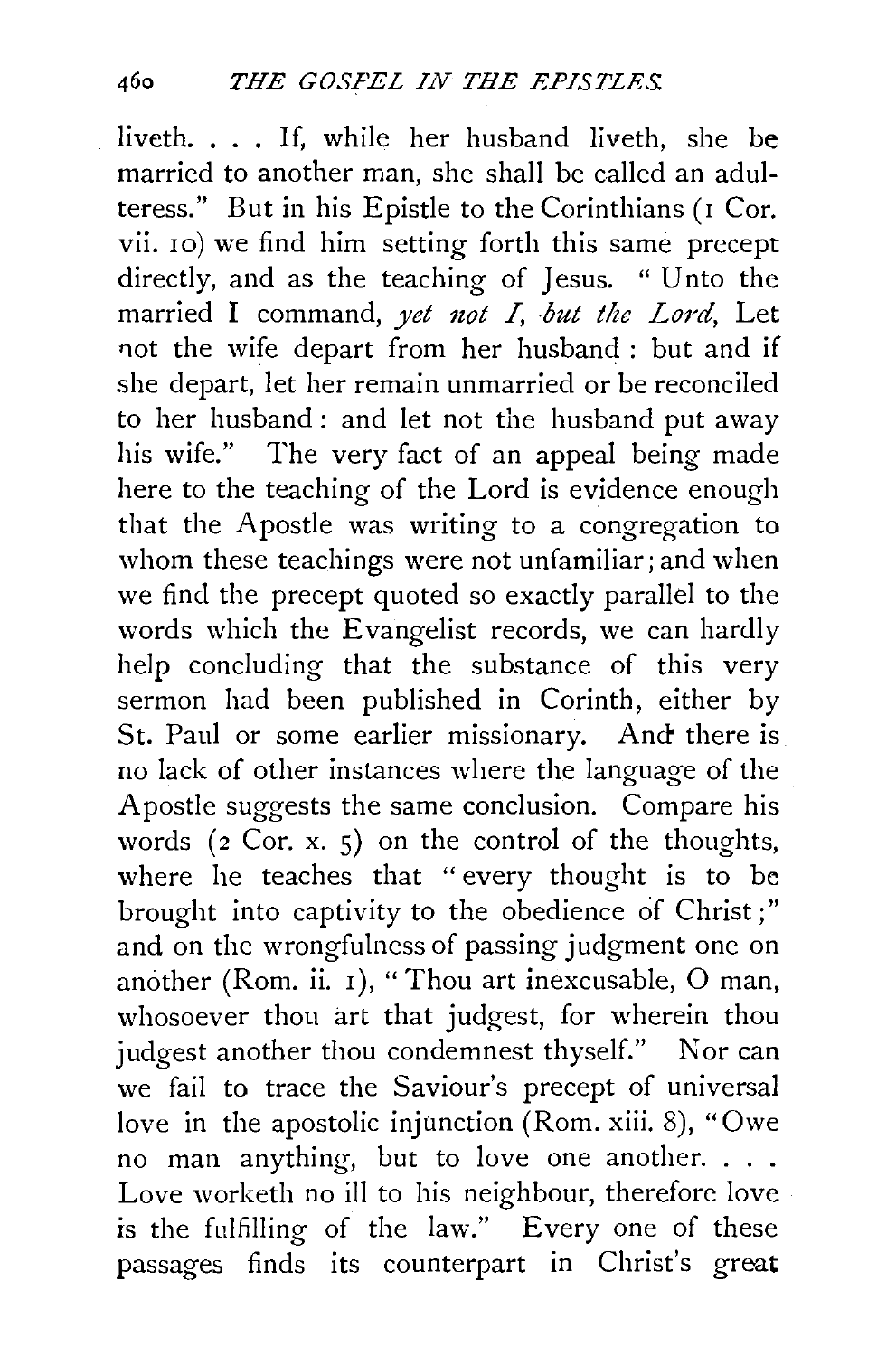sermon. Now, had these been ordinary precepts, lessons which could be found elsewhere, St. Paul's employment of such language would have proved nothing. But such teachings were unique in the whole history of morality; they were unknown before they fell from the lips of Jesus, before He thus divinely fulfilled the law. When, therefore, St. Pau1 lays them ·down without comment, as the ordinary tenets of all who strove to be followers of Christ, we have a proof that the lessons which Christ is represented, by all the Evangelists alike, as having inculcated during his ministerial life, had been circulated orally far and wide, and had become the common treasure of the Christian world a long time previous to the composition of the Gospels.

We have hitherto striven to shew how much of the Sermon on the Mount can be found in St. Paul's Epistles, and how the allusions of the Apostle give evidence that the teaching of that sermon was widely known in his day in the Christian congregations. We have done this because in that discourse our Lord claims to be giving new light and fresh life and meaning to the laws and observances of old time, and the teaching therein contained was of a character entirely new to the world. But it is not alone in representing the spirit of such a large discourse as this, that the writings of St. Paul supply us with evidence on the subject we are examining. \Ve can trace, in numberless single passages, words and forms of expression which could not have been written except by one thoroughly familiar with the language of Christ, nor appreciated by a congregation which was not possessed of a like knowledge.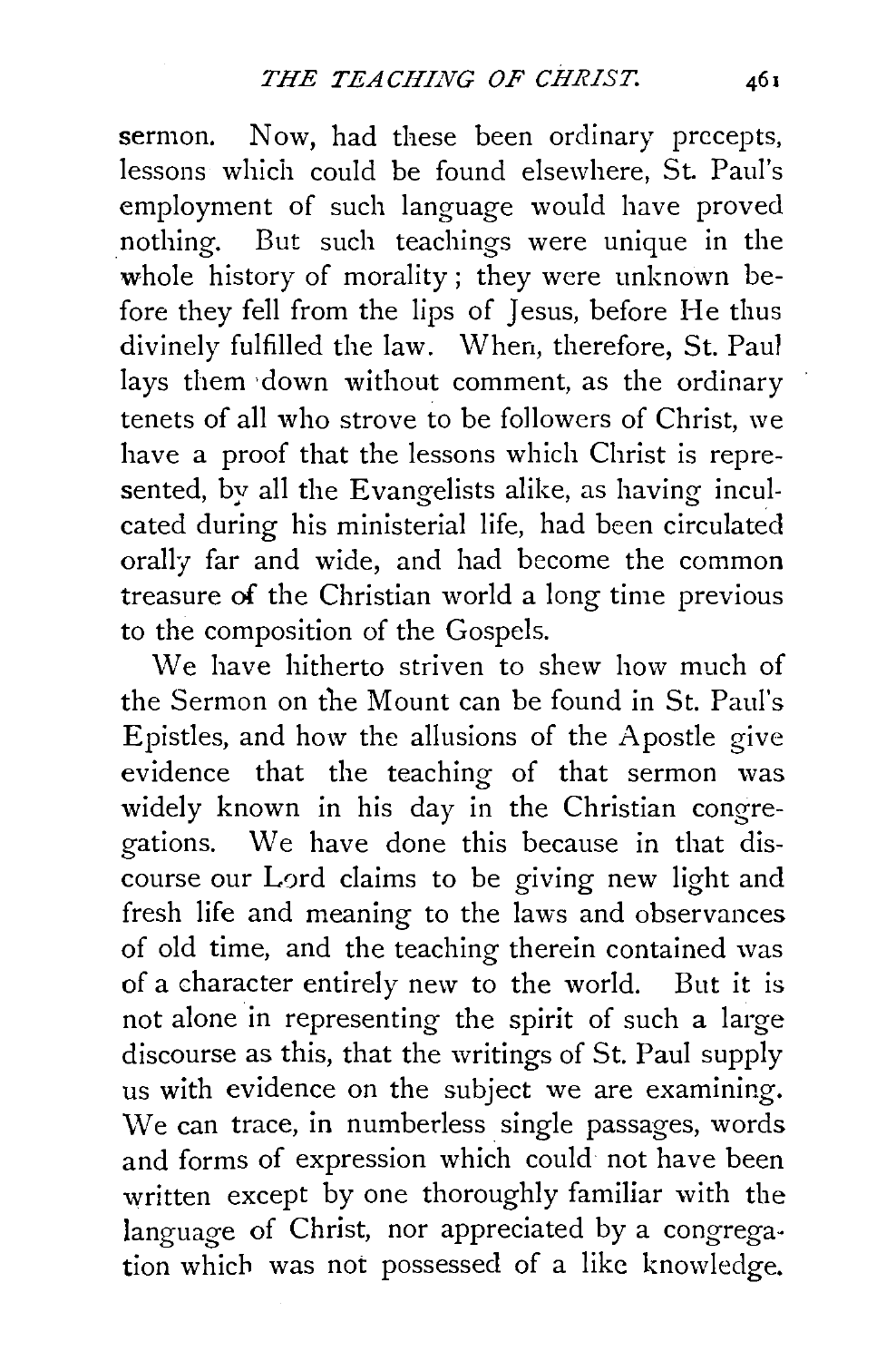Take, for example (Rom. x. 9), "If thou shalt confess with thy mouth the Lord Jesus, and shalt believe in thine heart that God hath raised him from the dead, thou shalt be saved." The latter part of the verse could of course find no parallel in the words of Christ as recorded in the Gospel teachings; but we cannot doubt that the former clause is founded on those claims which Christ Himself had made, and which are recorded by St. Luke (Chap. xii. 8), " Whosoever shall confess me before men, him also shall the Son of man confess before the angels of God :" and by St. Matthew in almost the same words.

Again: whence came the words (Rom. vi. 16), " Know ye not, that to whom ye yield yourselves servants to obey, his servants ye are to whom ye *obey; whether of sin unto death, or of obedience* unto righteousness ?" but from the teaching of Jesus recorded long after by St. John (Chap. viii. 34), "Verily I say unto you, Whosoever committeth sin is the servant of sin"? The very form of the sentence, commencing with an appeal to previous teaching, "Know ye not?" shews us that the sayings of Christ had been published in Rome before St. Paul addressed the Church in his epistle ; and so sure does the Apostle feel that what Christ taught had been set forth in its fulness, that, though he is a stranger yet to Rome, he is thus confident in his manner of address. And, following close upon the words we have just quoted from St. John, is another sentence, which recalls the context of the passage which we have cited from the epistle. The Evangelist writes, " If the Son shall make you free, ye shall be free in-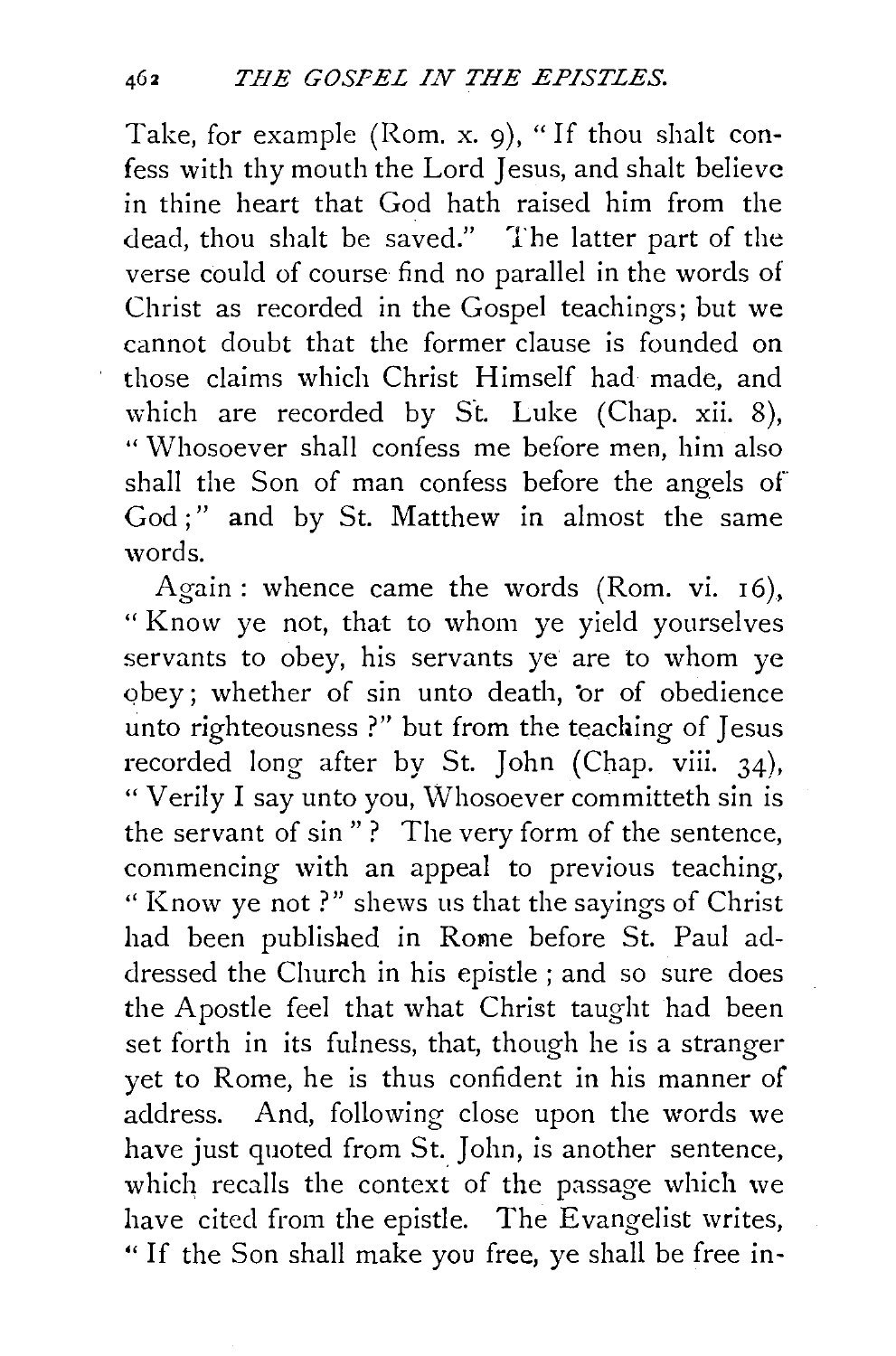deed." We feel a conviction very nearly allied to certainty that the Apostle had these words of Christ in his mind, and knew they would be no strange language to his readers, when he continued, "God be thanked, that ye were the servants of sin, but ye have obeyed from the heart that form of doctrine which was delivered to you. Being then made free from sin, ye became the servants of righteousness." All through the argument we see the Apostle's allusion is to previous teaching which the Christians in Rome had received, to the doctrines of those oral teachers by whom they had been at first won to the service of Christ. They had been made acquainted long before with this new doctrine concerning real freedom : the lesson had wrought its effect, the Son had made them free, and in this perfect freedom they had become servants of righteousness. What but Christ's words could have been the groundwork of teachings like these ?

Once more: whence could an expression like that which the Apostle uses to the Corinthians (I Cor. xiii. 2) have come, but from those words of the Lord recorded by all the Synoptists alike? St. Paul's words are, "Though I have all faith, so that I could remove mountains." But who had ever spoken of the power of faith before the time of Jesus? He had asked it of all his followers, and had said unto them, " If ye have faith as a grain of mustard seed, ye shall say to this mountain, Remove hence to yonder place, and it shall remove." The teaching is so novel, and the phraseology so striking, that it can have come from no source but the reported words of Jesus. These were well known before the Gospels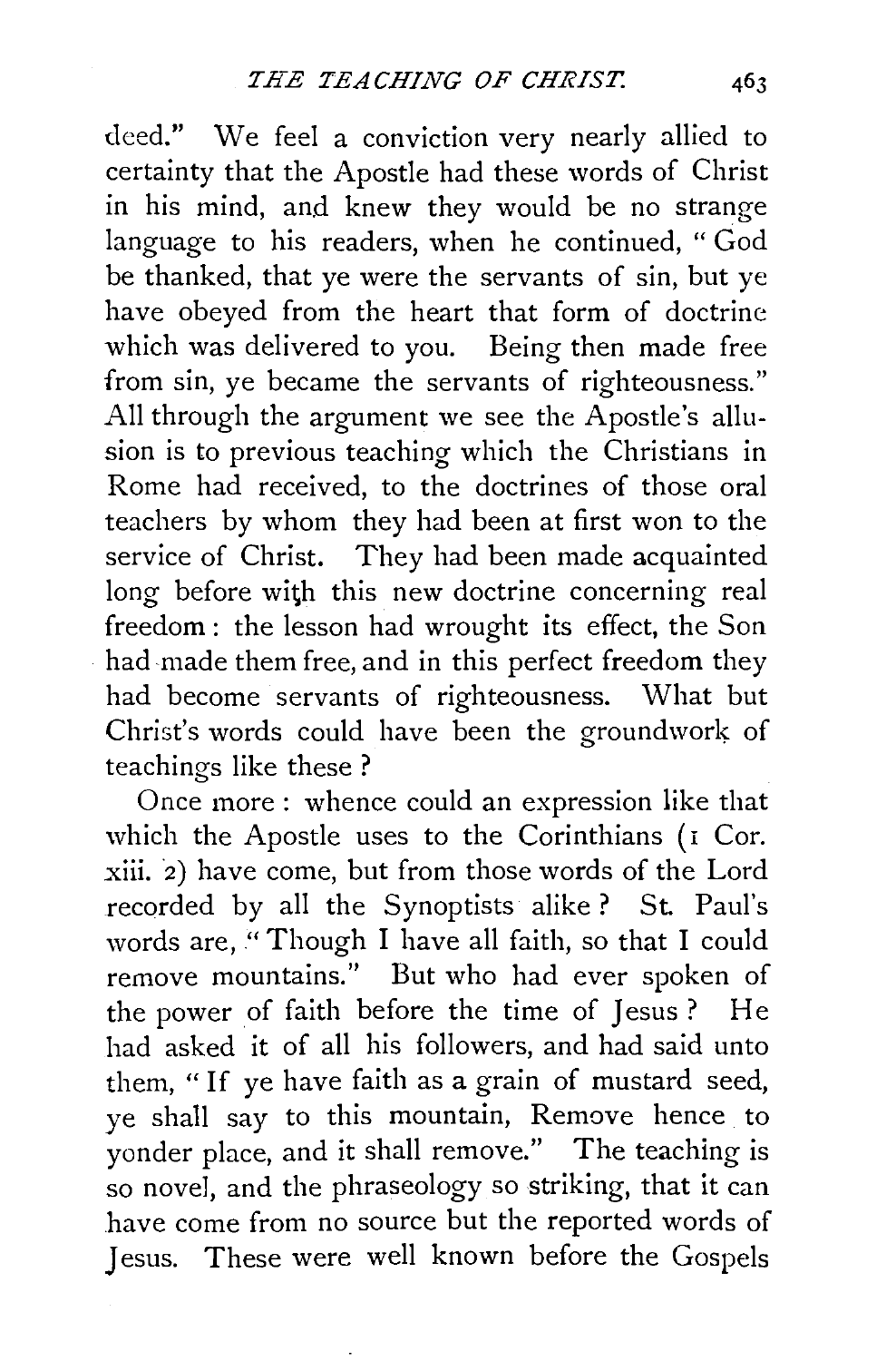were written, and so well known to the Church of Corinth, that St. Paul feels no hesitation about speaking in such terms concerning the might of faith.

A like remark will apply to that graphic description of the resurrection given in the same epistle (Chap. xv.  $52$ ), "We shall all be changed, in a moment, in the twinkling of an eye, *at the last trump :*  for the trumpet shall sound, and the dead shall be raised." These are novel words. The disciple would not have ventured to use such a description had not the Master employed like expressions before. Nor could the Corinthians have been strangers to the idea which is so curtly introduced. They had been told, we cannot but feel, long before St. Paul wrote to them, that Christ, in his account of the judgment day, had said, "And God shall send his angels with *a great sound of a trumpet*, and they shall gather together his elect from the four winds" (Matt. xxiv. 31).

And again : can we imagine that St. Paul would have spoken as he does concerning the union of believers with God and Christ, a teaching such as mankind had hitherto never heard of, had not his readers previously been acquainted with the lessons of Jesus on this subject, as they are set forth in the Gospels? He writes to the Romans (Chap. viii. I), " There is therefore now no condemnation to *them which are in Christ Jesus.*" And once more (Chap. xii. 5), "So we, being many, are one body in Christ, and every one members one of another." And to the Corinthians ( $I$  Cor. iii. 23), "All things are yours; and *ye are Christ's; and Christ is God's.*" And to the Galatians (Chap. iii. 28), "Ye are all one in Christ *:Jesus."* Can we think that such sentences would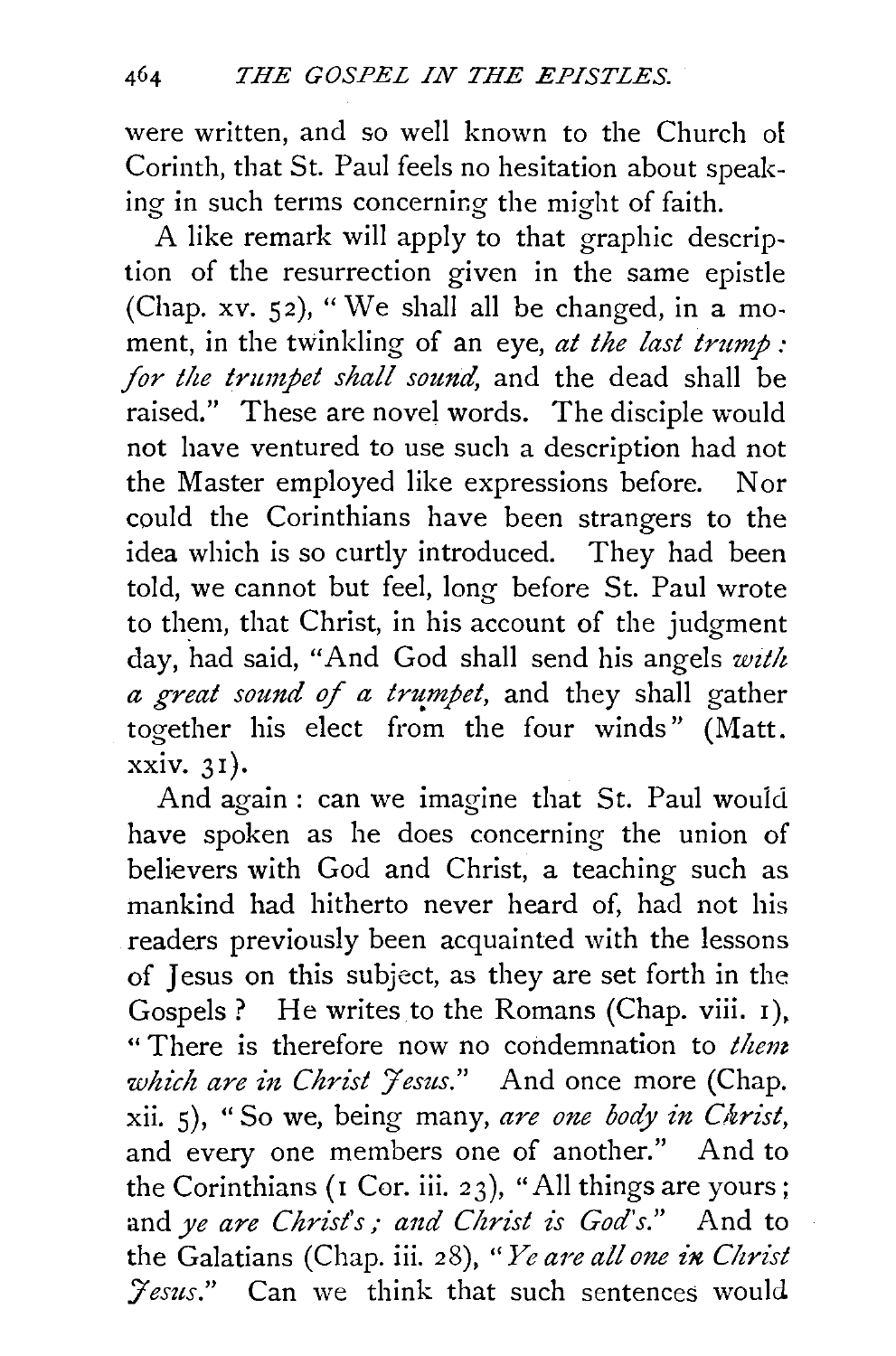have been written without further exposition to the disciples in these distant Churches, had not the words of Christ, which make them plain, gone forth on the lips of all his missionaries, as they are recorded for us in later days by St. John (Chap.  $xvii'$ . 20-22): "Neither pray I for these alone, but for them also which shall believe on me through their word; that they all may be one; as thou, Father, art in me, and I in thee, that they also may be one ih us: that the world may believe that thou hast sent me. And the glory which thou gavest me I have given them ; that they may be one, even as we are one: I in them and thou in me, that they may be made perfect in one"?

The last quoted passage is from the Fourth Gospel, and we would here once more call attention to the fulness with which the tone and language of St. John are anticipated in these letters of St. Paul. Who does not feel, as he reads the dialogue between Christ and Nicodemus, and comes upon words like these, "That which is born of the flesh is flesh; and that which is born of the Spirit is spirit," that such words had been published at Rome as the teaching of Jesus before St. Paul could write to the Church there (Chap. viii.  $5$ ), "They that are after the flesh do mind the things of the flesh; but they that are after the Spirit the things of the Spirit"? And when we find him saying (r Cor. xv. 36), "That which thou sowest is not quickened, except it die," we see that he is using imagery which his readers knew that Christ had employed before (John xii. 24), ":Verily, verily, I say unto you, Except a corn of wheat fall into the ground and die, it abideth alone : VOL. V.  $31$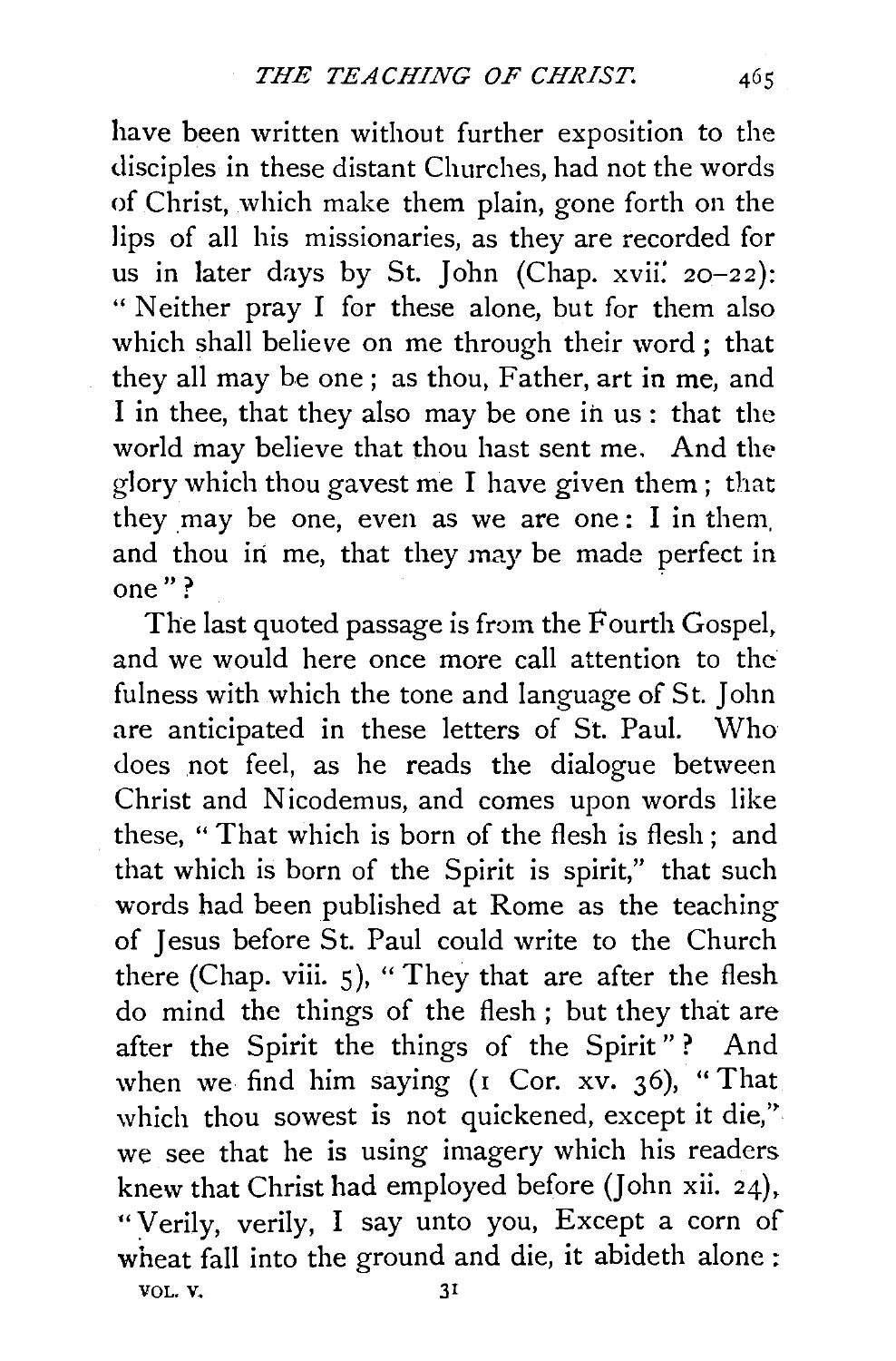but if it die, it bringeth forth much fruit." Was not St. Paul conscious, moreover, that his hearers knew of Christ's saying, already quoted (John viii. 38), "If the Son shall make you free, ye shall be free indeed," when he said unto them ( $r$  Cor. vii. 32), "He that is called in the Lord, being a servant, is the Lord's freeman;" and again (Rom. viii. 2), "The law of the Spirit of life in Christ Jesus hath made me free from the law of sin and death"?

Concerning the office of the Holy Ghost also, St. Paul is in perfect accord with the Gospel of St. John. To the Corinthians (*I* Cor. xv. 10) he writes, "No man can say that Jesus is the Christ but by the Holy Ghost." This had been the testimony of Christ Himself, which St. John, when he· wrote, recorded thus (Chap. xv. 26, 27): "When the Comforter is come, whom I will send unto you from the Father, even the Spirit of truth, which proceedeth from the Father, he shall testify of me: and ye also *(i.e.,* after receiving this testimony of the Spirit to confirm you) shall bear witness, because ye have been with me from the beginning." And we are told in like terms by St. Matthew (Chap. x. 20) that Jesus had comforted his disciples as He spake of their future *lot,* when they should have to bear testimony unto Him· before the rulers of the world. They were promised a strength beyond their own. " It is not ye that speak, but the Spirit of your Father, which speaketh in you."

Perhaps this may be the most fitting place to notice how entirely these early-written Epistles accord with the Gospels in all other notices of the work of the Holy Spirit. The language of the Gospels concerning the Holy Ghost is such as was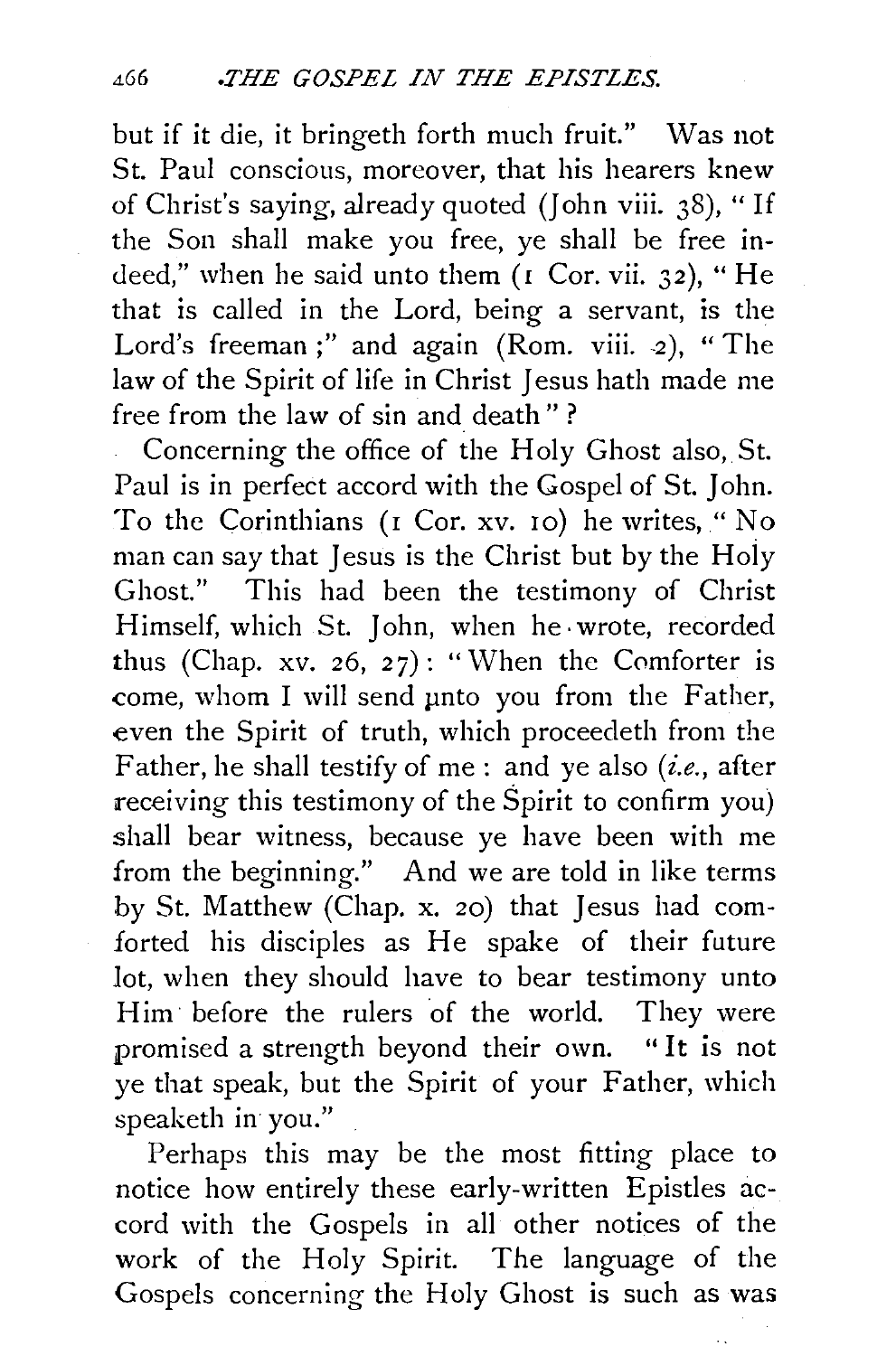unknown under the older covenant. In the Old Testament, though the Spirit of God is mentioned almost in the first sentence of Genesis, yet his gracebestowing sanctifying influence, so fully revealed through Christ, was not shewn to the men of old time, except through a glass, darkly. In this sense the words of St. John (Chap. vii. 39) are a solemn verity: "The Holy Ghost was not yet given, be--cause that Jesus was not yet glorified~" But con- .cerning this larger revelation the Epistles speak in exactly the same language as the Gospels, and that language such as none but those who had heard of .Christ's promises of the aid of the Holy Ghost could understand. All the Evangelists describe how Christ foretold that an outpouring of the Spirit should fol low his ascension. St. Matthew records (Chap. iii. <sup>1</sup>I) how John the Baptist spake of this gift of the Spirit as a baptism which the coming Messiah should bestow on all his servants. And we have like testimony from the other Synoptists. St. Luke tells us -of the Holy Ghost as speaking in the aged Simeon ..(Luke ii. *2* 5), and revealing unto him that the Christ was soon to come; and again (Chap. xi.  $13$ ), he says that the Father will bestow this gift of the Spirit on. them that ask  $\text{Him.}$  But it is in those final dis--courses of the Lord, which St. John 'alone records, that the fuller teaching on the gift of the Spirit is found in the Gospels. There He is called (Chap. xiv. I 6) "The Comforter, who shall abide with you for ever, even the Spirit of truth, which proceedeth from the Father;" and once more, in the same Chapter *(Verse* 26) it is said of Him, "The Comforter, which is the Holy Ghost, whom the Father will send in my name, he shall teach you all things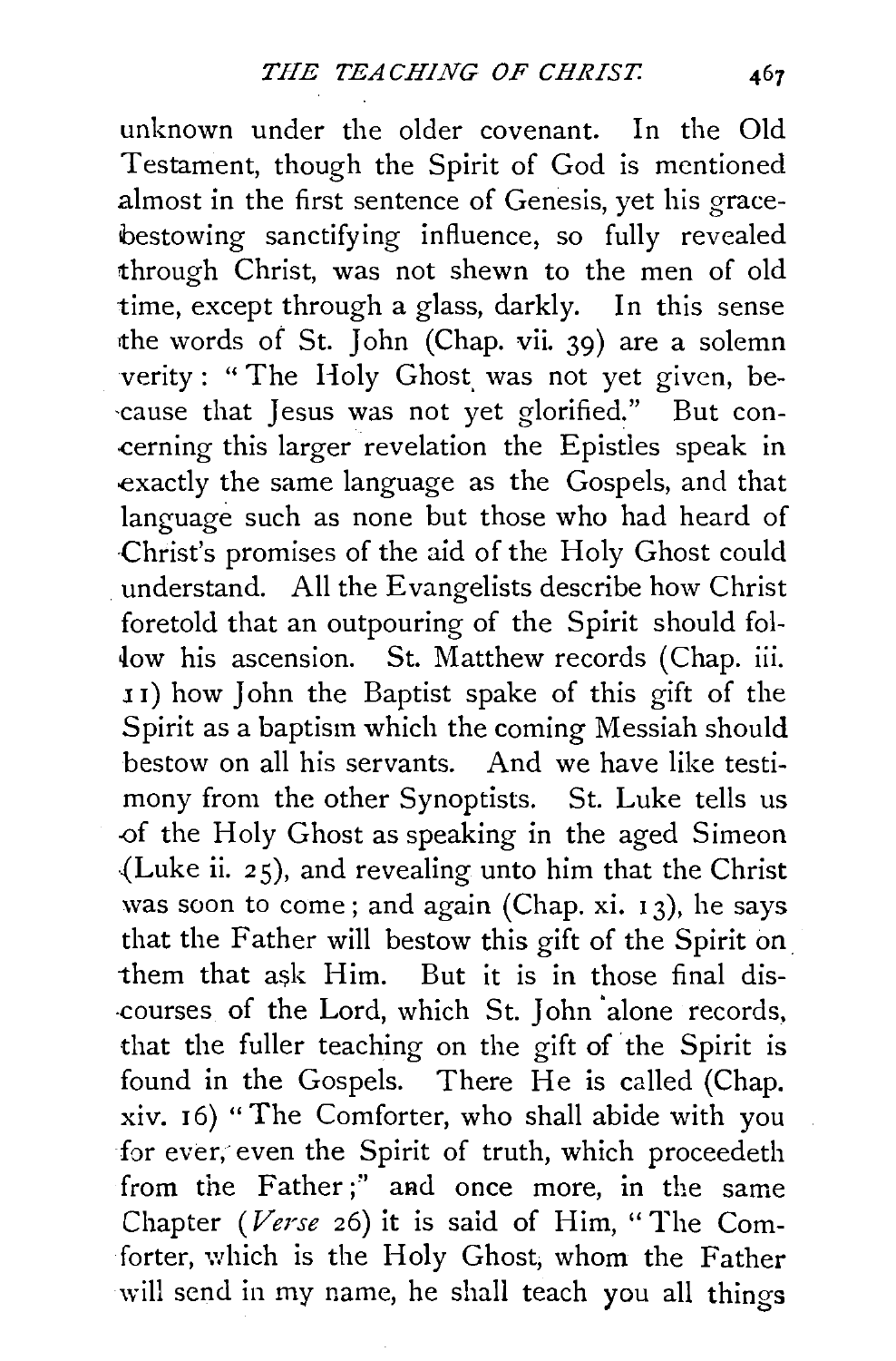and bring all things to your remembrance, whatsoever I have told you;" and (Chap. xvi.  $13$ ), "He will guide you into all truth." But exactly in the same tone had St. Paul written to the Romans. (Chap. v. 5), long years before St. John's Gospel was composed, concerning "the love of God, which is shed abroad in our hearts by the Holy Spirit which is given unto us;" and (Chap. viii.  $13$ ) that "through the Spirit" they might " mortify the deeds of the body;" and  $(Chap. xv. 13)$  it is "through the power of the Holy Ghost" that they are to "abound in hope." To the Corinthian Christians he writes ( 1 Cor. iii. I 6), " Know ye not that ye are the temple of God, and that the Spirit of God dwelleth in you?" and, just before (Chap. ii.  $13$ ), he says of his own preaching, ''We speak not in the words which man's wisdom teacheth, but which the Spirit of God teacheth." It is the pledge or earnest of the indwelling Spirit which  $(z^{\circ}$  Cor. v. 5) gives to the Christian his confidence that "mortality will be swallowed up of life;" and the promise of the Spirit is that gift which, through faith, the Galatians are taught (Chap. iii. 4) to hope for for themselves. And to the same Churches he says again (Chap. V. s), "we through the Spirit wait for the hope of righteousness which is by faith;" and once more (Chap. v. 25), "If we live in the Spirit, let us alsowalk in the Spirit." From language like this there cannot be a doubt that the several Churches to which these letters were addressed had been fully taught concerning the gift of the. Holy Ghost, knew that their teachers were men full of the Holy Ghost, knew all the deeper teaching of the Lord, which St...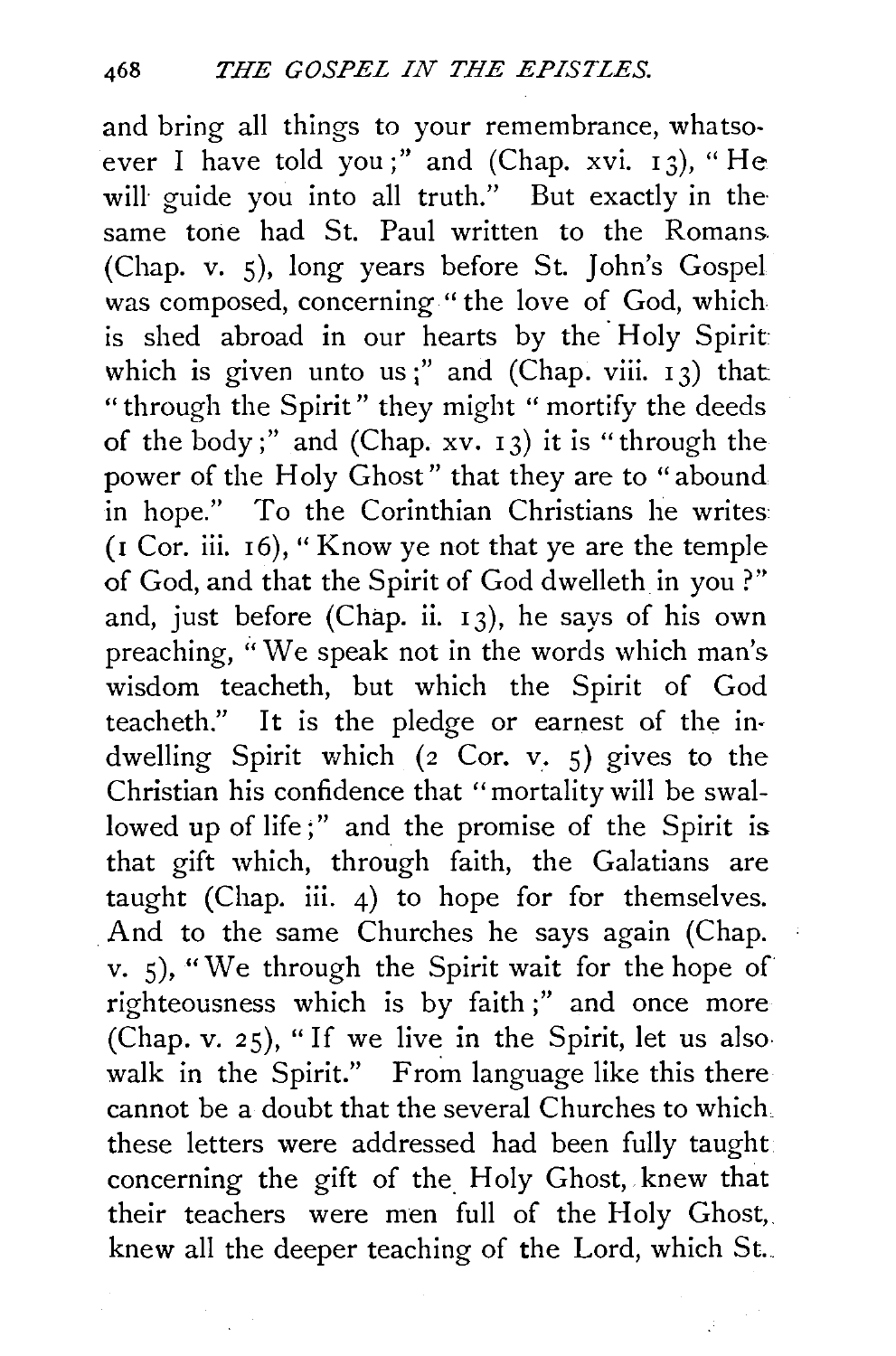John has recorded, and looked themselves for grace, power, knowledge, and hope, to be given by the same Spirit; and had learnt this from the very earliest teachers, who went forth as messengers of Christ; and preached the gospel history long before it was written as we possess it.

Out of a long list, we add yet one or two passages which either refer directly to Christ, or approach so closely to the words which He used, that we can have no doubt that those who first heard them recognized them as the teachings of Jesus. St. Matthew tells how Christ, when sending forth his disciples at the first (Matt. x. 10), had declared unto them that they ought to look for temporal support from those to whom they preached; "for the labourer is worthy of his hire." The Corinthians had been instructed in this part of the gospel before St. Paul wrote to them, for (I Cor. ix. 15) the Apostle reminds them that the Lord had ordained " that they which preach the gospel should live of the gospel." We can hardly need further demonstration that the actual words of Jesus were set forth wherever the gospel was preached, and that the life and actions of Christ were as well known to the Church in Corinth as they are to us from the Gospels. Had it been otherwise, St. Paul could not thus have appealed to them.

How like in spirit to the words of Christ-" It must be that offences come, but woe to that man by whom the offence cometh"-are these of the Apostle  $($ I Cor. xi. 19), "For there must also be heresies among you, that they which are approved may be made manifest among you." And on a kindred sub